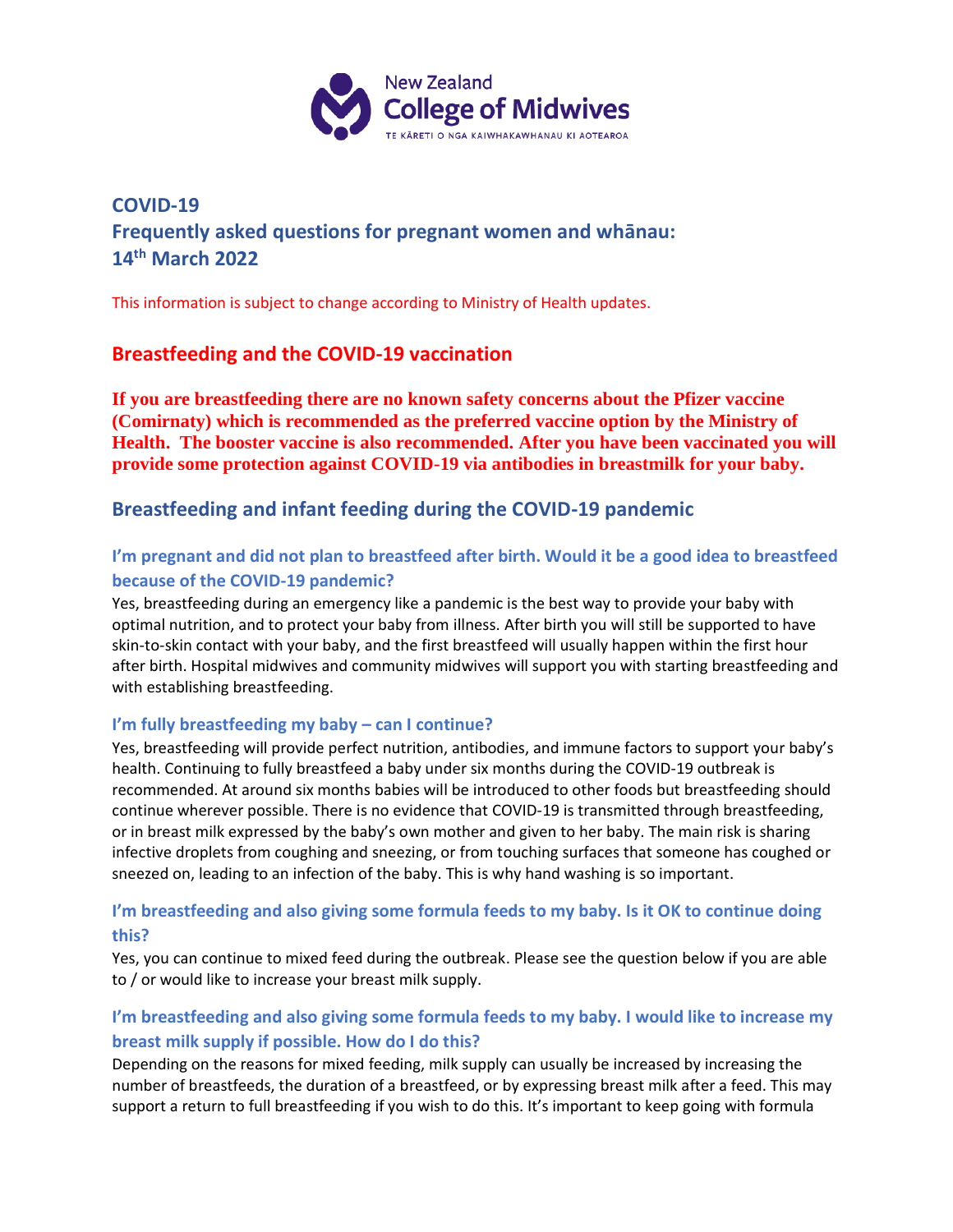feeds until you have increased your milk supply and baby is breastfeeding well. Reducing the amount and number of formula feeds gradually is recommended. Keep an eye on the baby's output (wee/mimi and poo/tutae) too and make sure there is no reduction in the number of wet nappies or bowel motions. There are links to information and support services at the end of this document. For information about hand expressing, see La Leche League International <https://www.llli.org/breastfeeding-info/hand-expressing/>

### **I stopped breastfeeding and would like to start again. Is this possible?**

Yes, in some circumstances women can start breastfeeding again, either fully or partially – this is called relactation. It depends on a number of factors such as when you stopped breastfeeding your baby, the reason why you stopped breastfeeding, the age of the baby, and the baby's willingness to return to the breast. Information about relactation can be found here:

- Australian Breastfeeding Association [https://www.breastfeeding.asn.au/bfinfo/relactation-and](https://www.breastfeeding.asn.au/bfinfo/relactation-and-induced-lactation)[induced-lactation](https://www.breastfeeding.asn.au/bfinfo/relactation-and-induced-lactation)
- Association of Breastfeeding Mothers UK [https://abm.me.uk/breastfeeding](https://abm.me.uk/breastfeeding-information/relactation/)[information/relactation/](https://abm.me.uk/breastfeeding-information/relactation/)

## **I was thinking about stopping breastfeeding quite soon. Should I continue for longer because of the COVID-19 outbreak?**

If you are thinking about stopping breastfeeds or reducing breastfeeds during the COVID-19 outbreak it may be a good idea to reconsider this decision, at least for a short time. There is great value in continuing breastfeeding during the outbreak as your baby will receive optimal nutrition, antibodies and support for immune system development.

### **I'm breastfeeding but having some difficulties. Where can I find information or support?**

If you are still receiving midwifery care, your community midwife (Lead Maternity Carer/LMC) will support you with feeding, and can answer your questions. If your midwifery care has finished and you have some breastfeeding concerns, or need support and/or information, there are options available. Face-to-face consultations are unlikely during Alert Levels 3-4 but on-line consultations will be available. You will find information about support services at the bottom of this document. Some face-to face services may recommence in Level 2.

#### **I have a suspected COVID-19 infection and I'm breastfeeding. Is it OK to continue?**

Yes, the immune protection for the baby is important and this means that if you are well enough to breastfeed you can plan to or continue to do so, while practicing appropriate infection prevention and control measures including washing your hands and wearing a face mask. The main risk is sharing infective droplets that come from your mouth and nose, leading to an infection of the baby. There is no evidence that COVID-19 is transmitted through breastfeeding, or in breast milk expressed by the baby's own mother and given to her baby. If you are under midwifery care and test positive for coronavirus, you should contact your midwife about your diagnosis. If you have no symptoms, or mild symptoms, you will be advised to recover at home. If you have more severe symptoms, you might be treated in hospital.

### **I have a confirmed COVID-19 infection, and I'm breastfeeding. Is it OK to continue?**

Yes, the immune protection for the baby is important and this means that if you are well enough to breastfeed you can continue to do so, while practicing appropriate infection prevention measures including washing your hands and wearing a face mask. There is no evidence that COVID-19 is transmitted through breastfeeding, or in breast milk expressed by the baby's own mother and given to her baby. Strict hygiene practices are essential. The main risk is sharing infective droplets that come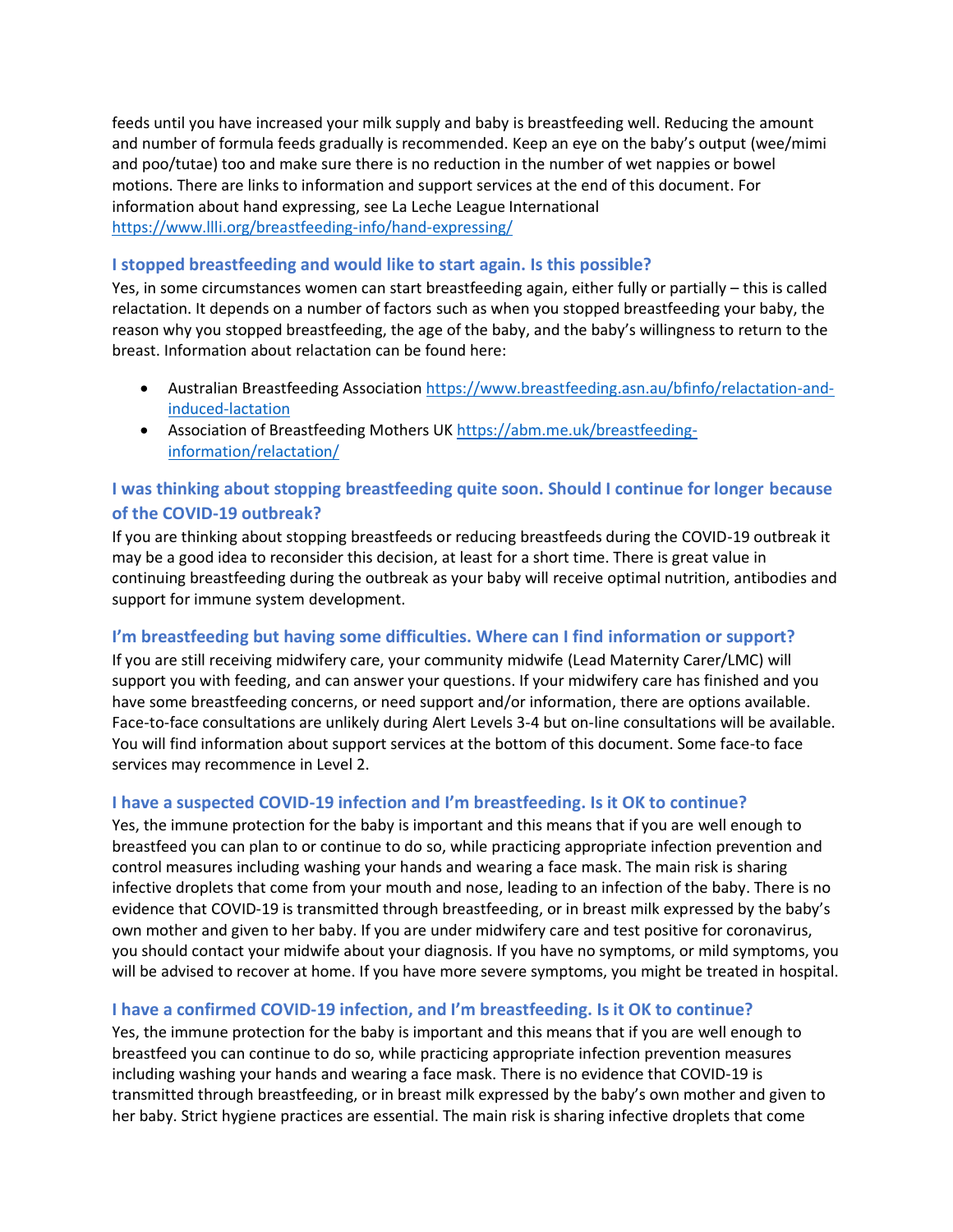from your mouth and nose, leading to an infection of the baby. If you are under midwifery care and have a coronavirus infection, make sure your midwife is aware of your diagnosis. If you have no symptoms, or mild symptoms, you will be advised to recover at home. If you have more severe symptoms, you might be treated in hospital.

# **I am too unwell to directly breastfeed my baby but would like my baby to have my milk. Can I express my milk?**

If you are very unwell and unable to directly breastfeed, expressing milk could be an option by hand expression, or by using a breast pump. Information about expressing breast milk is here: La Leche League International<https://www.llli.org/breastfeeding-info/hand-expressing/>

Information about support can be found at the bottom of this document. Strict hygiene practices are recommended. The main risk is sharing infective droplets that come from your mouth and nose, leading to an infection of the baby. It is better to avoid sharing a breast pump with anyone else. Hand expressing is an option if you are unable to access a breast pump. If you are under midwifery care, contact your midwife about your situation.

# **What are the recommended hygiene practices for a breastfeeding woman who has suspected or confirmed COVID-19 infection?**

The main risk is sharing infective droplets that come from someone's nose or mouth, leading to an infection of the baby. Appropriate infection prevention practices for breastfeeding women with suspected or confirmed COVID-19 infections are:

- Wearing a medical face-mask while breastfeeding.
- Following best practices on wearing, removing and disposing of [face-masks,](file:///C:/Users/claire.m/AppData/Local/Microsoft/Windows/INetCache/Content.Outlook/Y52GC2UU/best%20practices%20on%20wearing,%20removing%20and%20disposing%20of%20face-masks,%20and%20hand%20hygiene%20after%20removal) and hand hygiene after [removal.](file:///C:/Users/claire.m/AppData/Local/Microsoft/Windows/INetCache/Content.Outlook/Y52GC2UU/best%20practices%20on%20wearing,%20removing%20and%20disposing%20of%20face-masks,%20and%20hand%20hygiene%20after%20removal) Here is the Ministry of Health information - [https://www.health.govt.nz/our](https://www.health.govt.nz/our-work/diseases-and-conditions/covid-19-novel-coronavirus/covid-19-novel-coronavirus-health-advice-general-public/covid-19-novel-coronavirus-face-mask-and-hygiene-advice)[work/diseases-and-conditions/covid-19-novel-coronavirus/covid-19-novel-coronavirus-health](https://www.health.govt.nz/our-work/diseases-and-conditions/covid-19-novel-coronavirus/covid-19-novel-coronavirus-health-advice-general-public/covid-19-novel-coronavirus-face-mask-and-hygiene-advice)[advice-general-public/covid-19-novel-coronavirus-face-mask-and-hygiene-advice](https://www.health.govt.nz/our-work/diseases-and-conditions/covid-19-novel-coronavirus/covid-19-novel-coronavirus-health-advice-general-public/covid-19-novel-coronavirus-face-mask-and-hygiene-advice)
- Hand hygiene before and after breastfeeding (wash hands with soap and water for at least 20 seconds). Here is the Ministry of Health information [https://www.health.govt.nz/your](https://www.health.govt.nz/your-health/healthy-living/good-hygiene/hand-washing)[health/healthy-living/good-hygiene/hand-washing](https://www.health.govt.nz/your-health/healthy-living/good-hygiene/hand-washing)
- Avoid touching eyes, nose and mouth.
- Cleaning and disinfecting any potentially contaminated surfaces. Here is a good article about cleaning: The Conversation 'Coronavirus: household cleaning products can kill the virus – an expert on which ones to use' [https://theconversation.com/coronavirus-household-cleaning](https://theconversation.com/coronavirus-household-cleaning-products-can-kill-the-virus-an-expert-on-which-ones-to-use-134301)[products-can-kill-the-virus-an-expert-on-which-ones-to-use-134301](https://theconversation.com/coronavirus-household-cleaning-products-can-kill-the-virus-an-expert-on-which-ones-to-use-134301)

# **I am breastfeeding my baby and in self-isolation after a suspected exposure to COVID-19. Can I continue to breastfeed and take care of my baby?**

Yes. There is no evidence that COVID-19 is transmitted through breastfeeding. **Separation of the mother**  and baby is not recommended. Your baby should remain with you so that you are able to continue to provide care. The main risk is sharing infective droplets that come from your nose and mouth, leading to an infection of the baby. Use scrupulous hygiene measures when breastfeeding and if using other equipment, such as a breast pump or bottles, in order to reduce transmission of the virus to your baby.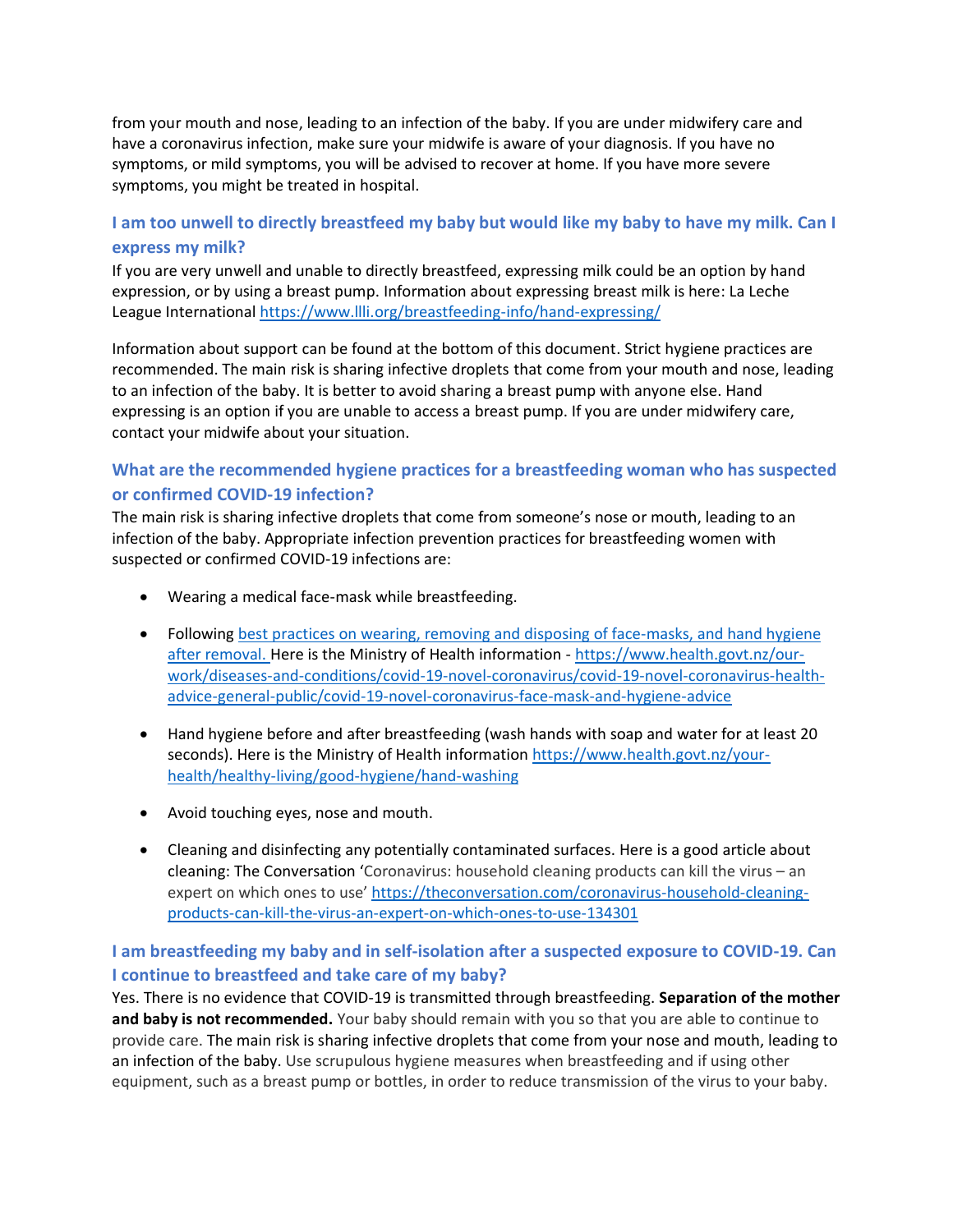# **I am fully bottle-feeding my baby with my expressed breast milk. Is it possible to continue this?**

Yes. If you are bottle-feeding your baby your expressed breast milk, this can continue. The main risk is sharing infective droplets that come from your nose and mouth or touching surfaces that have been infected, leading to an infection of the baby. Use hygienic cleaning methods with breast pumps, bottles, teats, and while preparing feeds, in order to reduce transmission of the virus to your baby. Hand expressing is a safe option if a breast pump is unavailable. For more information see La Leche League Internationa[l https://www.llli.org/breastfeeding-info/hand-expressing/](https://www.llli.org/breastfeeding-info/hand-expressing/)

## **I am bottle-feeding my baby some breast milk and some formula. Is it OK to continue this?**

Yes. If you are bottle-feeding your baby with expressed milk and formula you can continue. Use hygienic cleaning methods with breast pumps, bottles, teats and while preparing feeds, in order to reduce transmission of the virus to your baby. The main risk is sharing infective droplets that come from your nose and mouth, leading to an infection of the baby. Hand expressing is a safe option if a suitable pump is unavailable.

### **I am formula feeding my baby and in self-isolation after a suspected exposure to COVID-19**

If you are in self-isolation after a suspected exposure to COVID-19, your baby should remain with you so that you are able to continue to provide care. The main risk is infective droplets that come from your nose and mouth, leading to an infection of the baby. Use scrupulous hygiene measures when preparing feeds, feeding baby, and cleaning equipment in order to reduce transmission of the virus to your baby. If bottle-feeding and other baby cares, such as nappy changing, could be done by a non-COVID-19 positive or suspected COVID positive person living separately in the same household this is recommended. If handing over care to a different caregiver at any point, strict hygiene measures should be taken. Appropriate infection prevention practices for women with suspected or confirmed COVID-19 infections are:

- Wearing a medical face-mask while feeding and preparing feeds.
- Following best practices on wearing, removing and disposing of [face-masks,](https://www.who.int/publications-detail/advice-on-the-use-of-masks-the-community-during-home-care-and-in-health-care-settings-in-the-context-of-the-novel-coronavirus-(2019-ncov)-outbreak) and hand hygiene after [removal.](https://www.who.int/publications-detail/advice-on-the-use-of-masks-the-community-during-home-care-and-in-health-care-settings-in-the-context-of-the-novel-coronavirus-(2019-ncov)-outbreak) Here is the Ministry of Health information - [https://www.health.govt.nz/our](https://www.health.govt.nz/our-work/diseases-and-conditions/covid-19-novel-coronavirus/covid-19-novel-coronavirus-health-advice-general-public/covid-19-novel-coronavirus-face-mask-and-hygiene-advice)[work/diseases-and-conditions/covid-19-novel-coronavirus/covid-19-novel-coronavirus-health](https://www.health.govt.nz/our-work/diseases-and-conditions/covid-19-novel-coronavirus/covid-19-novel-coronavirus-health-advice-general-public/covid-19-novel-coronavirus-face-mask-and-hygiene-advice)[advice-general-public/covid-19-novel-coronavirus-face-mask-and-hygiene-advice](https://www.health.govt.nz/our-work/diseases-and-conditions/covid-19-novel-coronavirus/covid-19-novel-coronavirus-health-advice-general-public/covid-19-novel-coronavirus-face-mask-and-hygiene-advice)
- Hand hygiene before and after breastfeeding (wash hands with soap and water for at least 20 seconds). Here is the Ministry of Health information [https://www.health.govt.nz/your](https://www.health.govt.nz/your-health/healthy-living/good-hygiene/hand-washing)[health/healthy-living/good-hygiene/hand-washing](https://www.health.govt.nz/your-health/healthy-living/good-hygiene/hand-washing)
- Avoid touching eyes, nose and mouth.
- Cleaning and disinfecting any potentially contaminated surfaces. Here is a useful article about cleaning: The Conversation 'Coronavirus: household cleaning products can kill the virus – an expert on which ones to use' [https://theconversation.com/coronavirus-household-cleaning](https://theconversation.com/coronavirus-household-cleaning-products-can-kill-the-virus-an-expert-on-which-ones-to-use-134301)[products-can-kill-the-virus-an-expert-on-which-ones-to-use-134301](https://theconversation.com/coronavirus-household-cleaning-products-can-kill-the-virus-an-expert-on-which-ones-to-use-134301)

### **I have a confirmed COVID-19 infection. Can I continue to bottle-feed my baby myself?**

Wherever possible, bottle-feeding and other baby cares such as nappy changing, should be done by a non-COVID-19 positive person living in the same household. The main risk is sharing infective droplets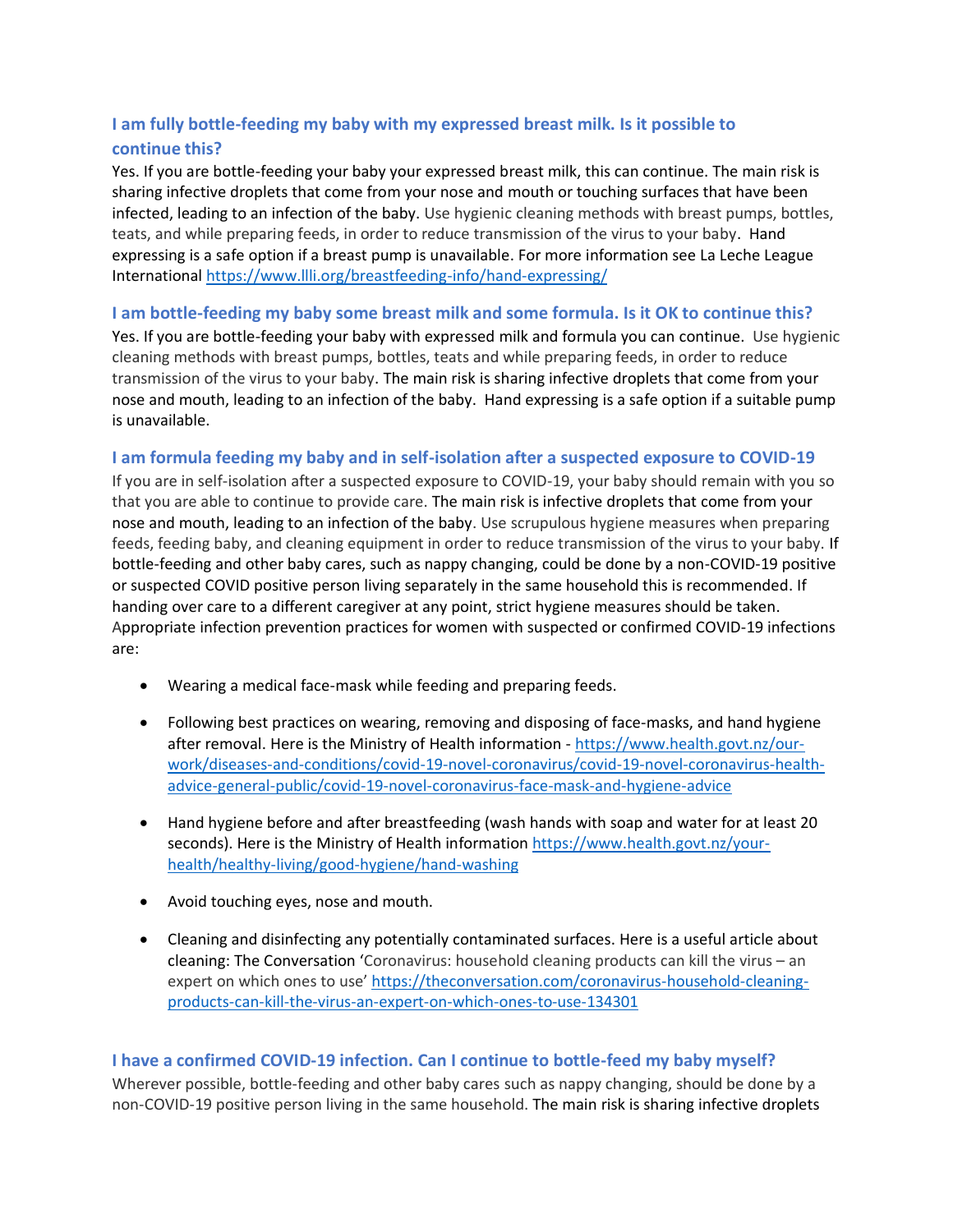that come from your nose or mouth, leading to an infection of the baby. If you are feeding your baby and providing care, appropriate infection prevention practices for women with suspected or confirmed COVID-19 infections are:

- Wearing a medical face-mask while feeding and preparing feeds.
- Following best practices on wearing, removing and disposing of [face-masks,](file:///C:/Users/claire.m/AppData/Local/Microsoft/Windows/INetCache/Content.Outlook/Y52GC2UU/best%20practices%20on%20wearing,%20removing%20and%20disposing%20of%20face-masks,%20and%20hand%20hygiene%20after%20removal) and hand hygiene after [removal.](file:///C:/Users/claire.m/AppData/Local/Microsoft/Windows/INetCache/Content.Outlook/Y52GC2UU/best%20practices%20on%20wearing,%20removing%20and%20disposing%20of%20face-masks,%20and%20hand%20hygiene%20after%20removal) Here is the Ministry of Health information - [https://www.health.govt.nz/our](https://www.health.govt.nz/our-work/diseases-and-conditions/covid-19-novel-coronavirus/covid-19-novel-coronavirus-health-advice-general-public/covid-19-novel-coronavirus-face-mask-and-hygiene-advice)[work/diseases-and-conditions/covid-19-novel-coronavirus/covid-19-novel-coronavirus-health](https://www.health.govt.nz/our-work/diseases-and-conditions/covid-19-novel-coronavirus/covid-19-novel-coronavirus-health-advice-general-public/covid-19-novel-coronavirus-face-mask-and-hygiene-advice)[advice-general-public/covid-19-novel-coronavirus-face-mask-and-hygiene-advice](https://www.health.govt.nz/our-work/diseases-and-conditions/covid-19-novel-coronavirus/covid-19-novel-coronavirus-health-advice-general-public/covid-19-novel-coronavirus-face-mask-and-hygiene-advice)
- Hand hygiene before and after feeding your baby (wash hands with soap and water for at least 20 seconds). Here is the Ministry of Health information [https://www.health.govt.nz/your](https://www.health.govt.nz/your-health/healthy-living/good-hygiene/hand-washing)[health/healthy-living/good-hygiene/hand-washing](https://www.health.govt.nz/your-health/healthy-living/good-hygiene/hand-washing)
- Avoid touching eyes, nose and mouth.
- Cleaning and disinfecting any potentially contaminated surfaces. Here is a useful article on cleaning: The Conversation 'Coronavirus: household cleaning products can kill the virus – an expert on which ones to use' [https://theconversation.com/coronavirus-household-cleaning](https://theconversation.com/coronavirus-household-cleaning-products-can-kill-the-virus-an-expert-on-which-ones-to-use-134301)[products-can-kill-the-virus-an-expert-on-which-ones-to-use-134301](https://theconversation.com/coronavirus-household-cleaning-products-can-kill-the-virus-an-expert-on-which-ones-to-use-134301)

# **I'm bottle feeding my baby, who is under one year, with infant formula. Will I be able to access supplies?**

Supplies of infant formula should continue as per usual and remain in stock in supermarkets. Stockpiling tins of formula is unnecessary and this will cause problem for parents buying products, and for retailers in terms of restocking products. Stage 1 infant formula can be used from birth to one year. If you are unable to purchase your usual stage 1 product, don't worry. It is important to know that all the Stage 1 products are very similar (nutritional composition) because they have to comply with regulatory standards, so any of the Stage 1 products can be used until the age of one year. It is important to use the recommended scoops / amount of water. Do not dilute feeds to stretch out the supply for longer because this can make babies unwell. Take extra care when making up feeds as powdered formula is not a sterile product.

### **My child is on toddler formula. Will I be able to access this?**

For babies one year and over – formula is no longer a necessary part of nutrition and is not recommended after the age of one year. Whole milk is recommended.

# **I am using some donor human milk for my baby. The donor/donors have all been screened but the milk is not pasteurised. Can I continue to use this milk?**

Although there is no evidence that COVID-19 is transmitted through breastfeeding, or in breast milk expressed by the baby's own mother and given to her own baby, we do not have any information about the use of unpasteurised donor milk. Contamination of expressing equipment such as pumps and bottles by infective droplets may occur. There may be also be significant issues with transport and delivery of donor milk. If you have frozen donor milk in your freezer which was collected prior to the COVID-19 outbreak this should be safe to use. Once the supply of frozen donor milk runs out a stage 1 infant formula is recommended for your baby if there are breast milk supply issues.